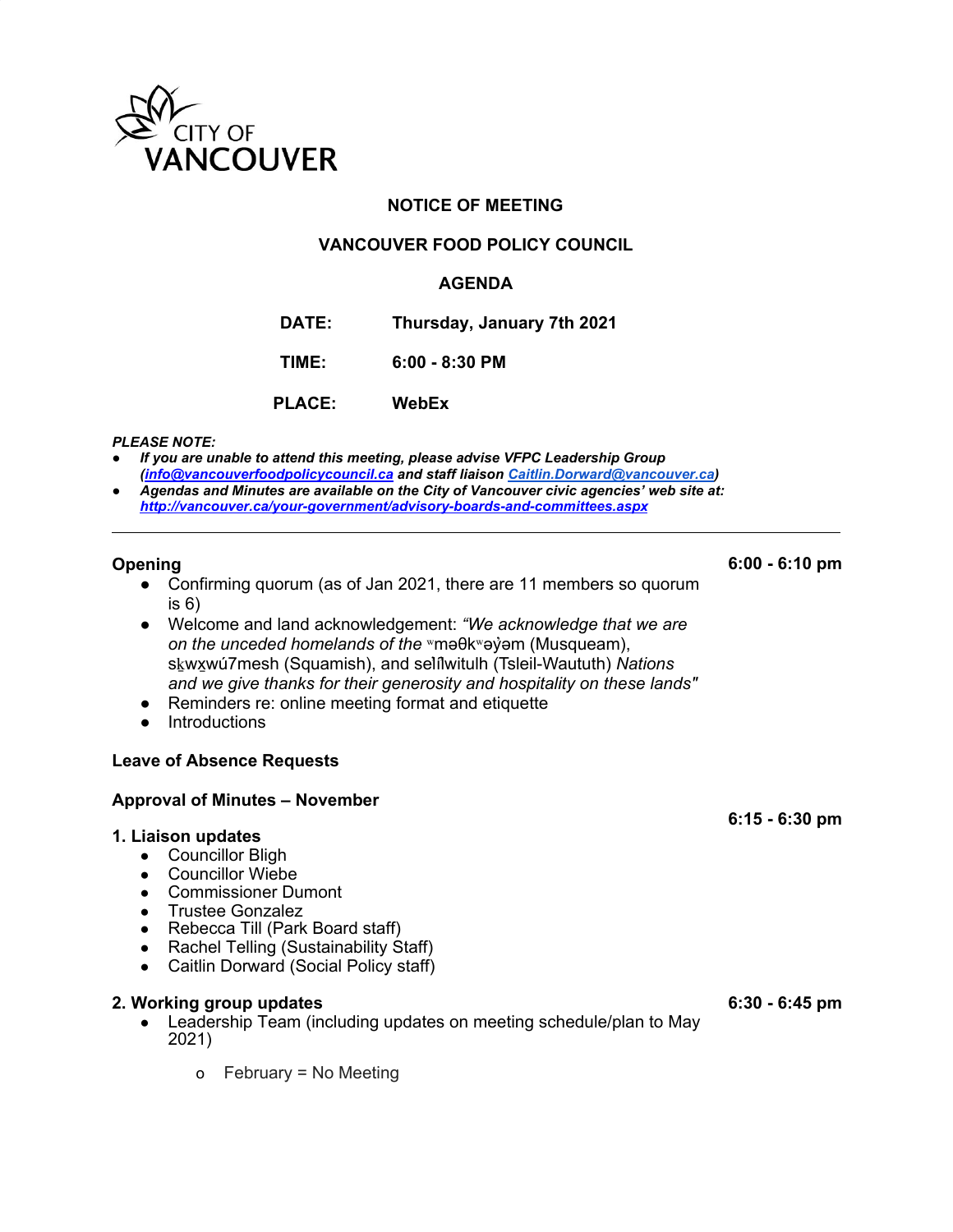- o March = informal meeting on LFAP (open to the public, no minutes, no quorum needed)
	- Agenda: LFAP engagement
	- $\blacksquare$  Date: March  $4^{\text{th}}$
- o April = Formal Meeting:April 1<sup>st</sup>
- Food Waste
- Food Cultivation & Urban Agriculture
- Children & Youth
- Development/Retail
- Community Food Programming

## **3. Letter of support for the DTES Food Hub (15min)**

- This request comes from Jill and Sam from the DTES Indigenized Food Sovereignty Co-op who came to speak to the VFPC earlier this year.
- A collective under the name of the DTES Indigenized Food Sovereignty Co-op is working together to develop a food hub in the DTES to "build a shared food storage and processing facility to ensure a secure stream of healthy, culturally-appropriate food for a coalition of DTES frontline agencies"
- [https://docs.google.com/document/d/1HChGKjtygk8X3t2dzZAMEfKlWp](https://docs.google.com/document/d/1HChGKjtygk8X3t2dzZAMEfKlWp_u2saUv4K_awr5Gxs/edit) [\\_u2saUv4K\\_awr5Gxs/edit](https://docs.google.com/document/d/1HChGKjtygk8X3t2dzZAMEfKlWp_u2saUv4K_awr5Gxs/edit)
- At the meeting we will discuss the letter and look for a motion to approve the letter to send to council and the funder(s)

### **4.Vancouver Food Policy Council - Report of Activities 2019-2020**

- This is a DRAFT report of activities that will go back to council and will inform our priorities for the rest of our session, as well as help inform the next session. Please review this document, add comments, questions, thoughts, additions, deletions. We will discuss, and then will be looking for a motion to accept the report of activities.
- https://docs.google.com/document/d/1s7VymtvVXTXzecsst24LWOlelZ hlSJ25/edit#

# **BREAK**

# **5. Vancouver Social Infrastructure Presentation**

**● What is social infrastructure?** It refers to facilities and services that are usually run by nonprofits that help individuals, families, and community groups meet their social needs, and enhance community well-being. Examples include: neighbourhood houses, family places, youth centres, seniors' centres, informal gathering spaces, indigenous healing and wellness centres, and diverse social and community serving spaces for drop-ins, resources or referrals. As part the strategy's work to date, the City have engaged with various stakeholders, including social nonprofits, places of worship, and City Advisory Committees.

**6:45 - 7:00 pm**

**7:00 - 7:15 pm**

**7:25 - 8:25 pm**

**7:15 - 7:25 pm**